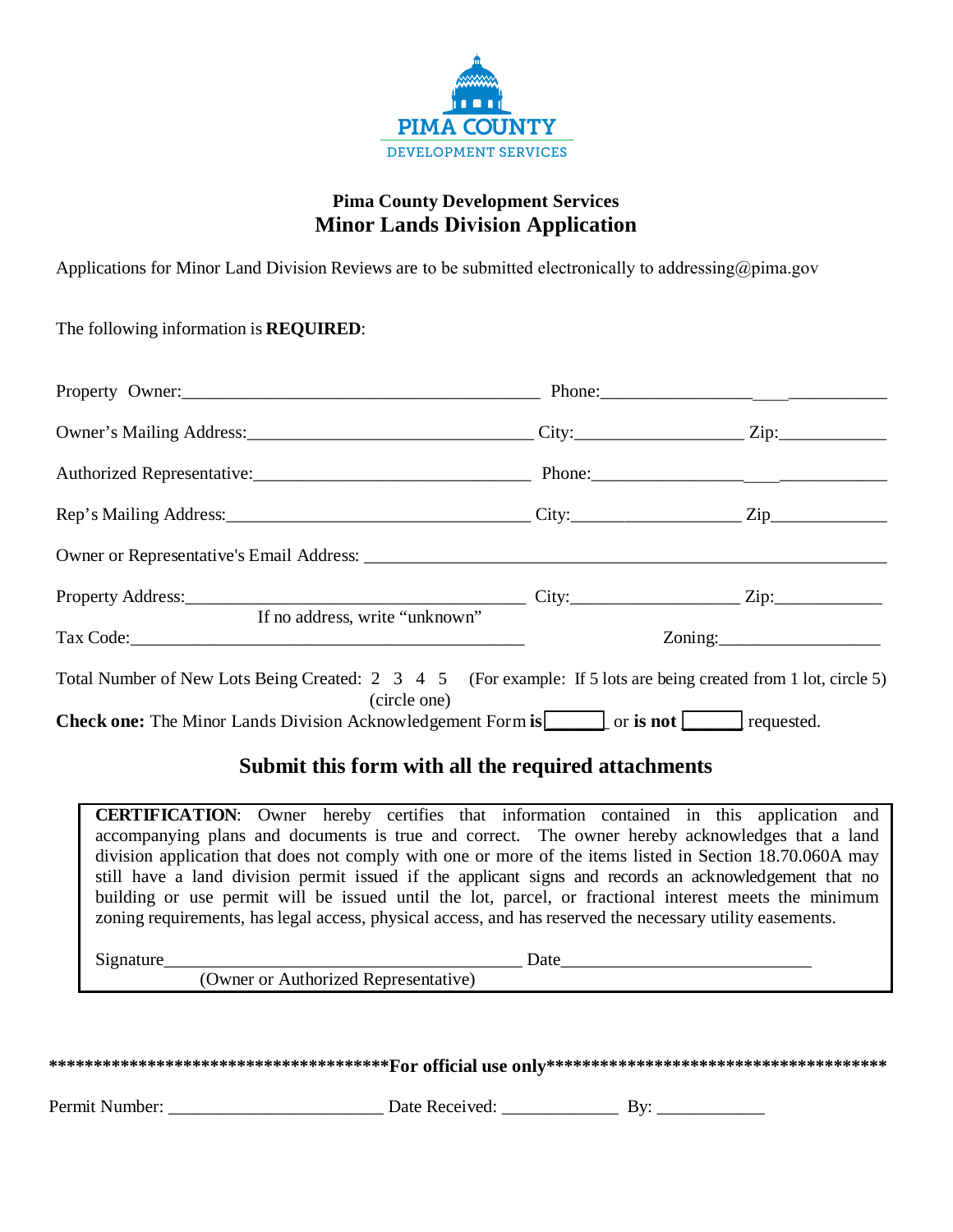## **PIMA COUNTY MINOR LAND DIVISIONS PROCEDURES & POLICIES FOR RESIDENTIAL LAND DIVISIONS**

Amended July 2021

### **Why is it important to review land divisions?**

The purpose of this ordinance is to protect the public health, safety, and welfare by providing for the review of residential land divisions to determine if the resulting lots, parcels, or fractional interests provide for the minimum applicable zoning requirements, have legal and physical access to the lots, parcels, or fractional interests being created, and have the proper utility easements set aside on each lot, parcel, or fractional interest created.

## **When is a Minor Lands Division Application required?**

A residential land division permit is required when one parcel of land with a residential or rural zoning designation is being divided into five or fewer lots, parcels, or fractional interests, which result in the creation of lots, parcels, or fractional interests, any of which are ten acres or smaller in size. If a property is divided on or before September 14, 2005, a Minor Lands Division application is not necessary, however, any division of land that is regulated by this ordinance, and is recorded on or after September 15, 2005, must comply with the ordinance by completing this application.

## **What is exempt from a review?**

- The creation or realignment of a public right-of-way by a public agency;
- The creation or realignment of a conservation easement, public easement, private easement, or any other easement as recognized by Pima County;
- The creation or realignment of a special assessment district;
- The sale, lease, transfer or development of space within an apartment, industrial or commercial building;
- Compliance with a court order to divide the land;
- Cemetery lots;
- Subdivisions created under the authority of A.R.S. Titles 11 and 32, and Chapter 18.69 of the Pima County Zoning Code;
- The division of land within a commercial or industrial zoning district;
- The division of land within the Transitional (TR) and Multiple Use (MU) zoning district, if used solely for nonresidential purposes;
- The division of land for sale, lease, or exchange between adjacent property owners, if the sale, lease or exchange does not create additional lots, parcels or fractional interests of sufficient size and configuration that would require a building or use permit under the Pima County Zoning Code.

### **What is the process?**

Upon submittal of an application, Development Services will have five (5) working days to complete an Administrative Completeness Review. If deficiencies are found, Addressing will issue a *Notice of Deficiencies* and the application and Administrative Review time frame will be suspended until all requested information is received. When application is deemed Administratively Complete, an additional 30 working days will be allowed for a Substantive Review. A *Request for Additional Information* may be issued. Upon such a request, the application will be put on hold until additional information is provided by applicant or owner. Upon completion of the Substantive Review, an approval, approval with conditions or denial will be provided. If denied, a supplemental request for information may be made by mutual agreement and the review time frame extended per A.R.S. § 11-1605 (H). Any application that was found Administratively Complete, but not reviewed within the thirty (30) day Substantive Review time frame, shall be deemed approved. The review of a Minor Lands Division application, or issuance of a Minor Lands Division permit, shall not substitute for the requirements for an affidavit of disclosure found in Arizona Revised Statute Section 33-422.

Once a Minor Land Divisions Permit has been reviewed the applicant must then continue the process by filing the necessary paperwork with the County Recorder's Office for recordation.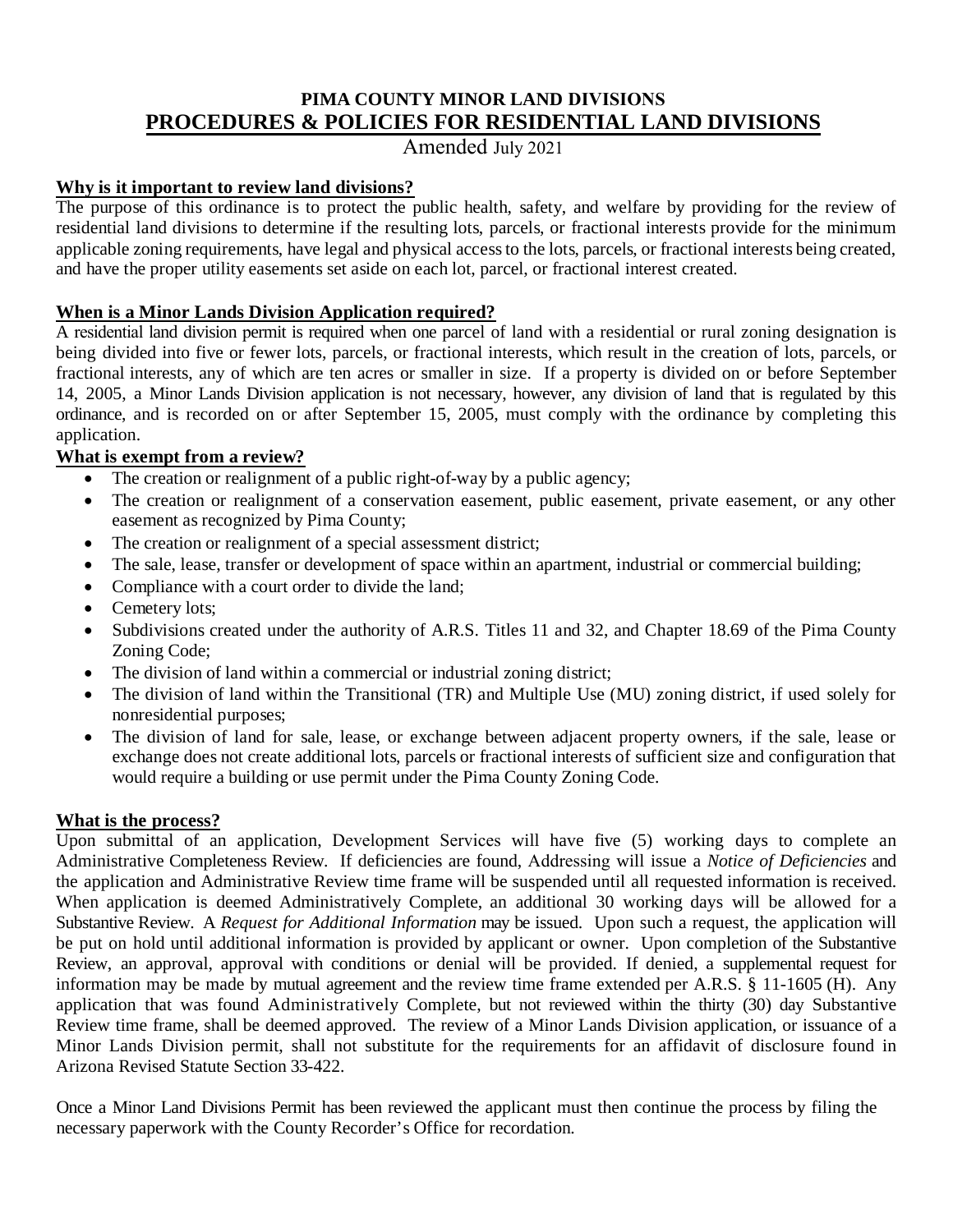# **AN APPLICATION SHALL INCLUDE THE FOLLOWING:**

Amended September 2021

#### **A. Minor Land Division Application**

- **Completed Minor Lands Division Application Form.**
- **Assessor's map & Property Inquiry printout (APIQ)** showing **current ownership** of subject parcel(s). **DEEDS WILL NOT BE ACCEPTED.** If the applicant is not shown as the owner of the subject parcel(s) a letter of authorization matching the APIQ must accompany the application. For example, if the APIQ indicates ownership in a numbered trust than a signature from the Trust Officer is required along with the disclosure of the beneficiaries of the trust. If the APIQ indicates ownership to be in an LLC, LP, corporation or company, a signature from an officer with his/her title is required along with the disclosure of the officers of the entity. The Development Services Letter of Authorization form is attached.
- **Application Fee.** \$189 for each lot, parcel, or fractional interest being created. (minimum fee \$378)
- **One (1) copy of a survey (or Alta Survey) sealed by a registered surveyor.**
	- o **In order to be approved for a Minor Lands Permit, the survey must include the following information** (an ALTA Survey may be submitted but is not required)**:**
		- 1. Property boundary lines including total lot area, lot depth and lot width of each lot, parcel, or fractional interest being created;
		- 2. The locations of existing structures (including the distance from all property lines and other structures);
		- 3. The location of the legal and physical access to each lot, parcel, or fractional interest being created including docket and page or sequence numbers for all said easements;
		- 4. The location of all utility easements for each lot, parcel, or fractional interest being created including docket and page or sequence numbers for all said easements;
		- 5. Numerically identify (1-5) each lot, parcel, or fractional interest being created,
		- 6. Surveyor to also provide a PDF image of survey map.
- New lot legal descriptions stamped with registered surveyor's seal. Each lot's legal description must include any proposed ingress/egress/utility easements that the new lot will be subject to or benefited by.
- **A statement from a registered land surveyor or professional engineer** stating that *"the resulting lot, parcel, or fractional interests being created have physical access that is located within the boundaries of the legal access as identified in the sealed survey".*
- **A preliminary title report** demonstrating that there is legal access to each lot, parcel, or fractional interest being created**.**
- If within a Hillside Development Zone (HDZ), provide average cross slope calculation for each lot, parcel, or **fractional interest being created.If within a Hillside Development Zone (HDZ), provide average cross slope calculation for each lot, parcel, or fractional interest being created.**
- **If within a Regulatory Floodplain as defined by FEMA or by Pima County, show floodplain information and erosion hazard ares.**

**\***The applicant may use existing information that is readily available, including information from FEMA, the US Geological Survey (USGS), or Pima County ([https://gis.pima.gov/pimamaps](http://www.pimaxpress.com/)) to meet the requirements of this paragraph. **\****An independent study is not required to demonstrate HDZ requirements, floodplain boundaries, or the average cross slope.*

#### **OR request Acknowledgement Form**

#### **B. Minor Lands Division Acknowledgement Form**

- **Completed Minor Lands Division Application Form.**
- **Letter of Authorization** see criteria above under **Assessor Map and APIQ**.
- **Application Fee.** \$189 for each lot, parcel, or fractional interest being created. (Minimum fee \$378) A Minor Lands Division Acknowledgement Form will be issued to the property owner that must be recorded with the Pima County Recorder's Office. Property owner acknowledges that no building or use permit will be issued until the lot, parcel, or fractional interest meets the minimum zoning requirements, has legal and physical access from a public right-of-way, and has reserved the necessary utility easements. (Proof of recordation must be submitted).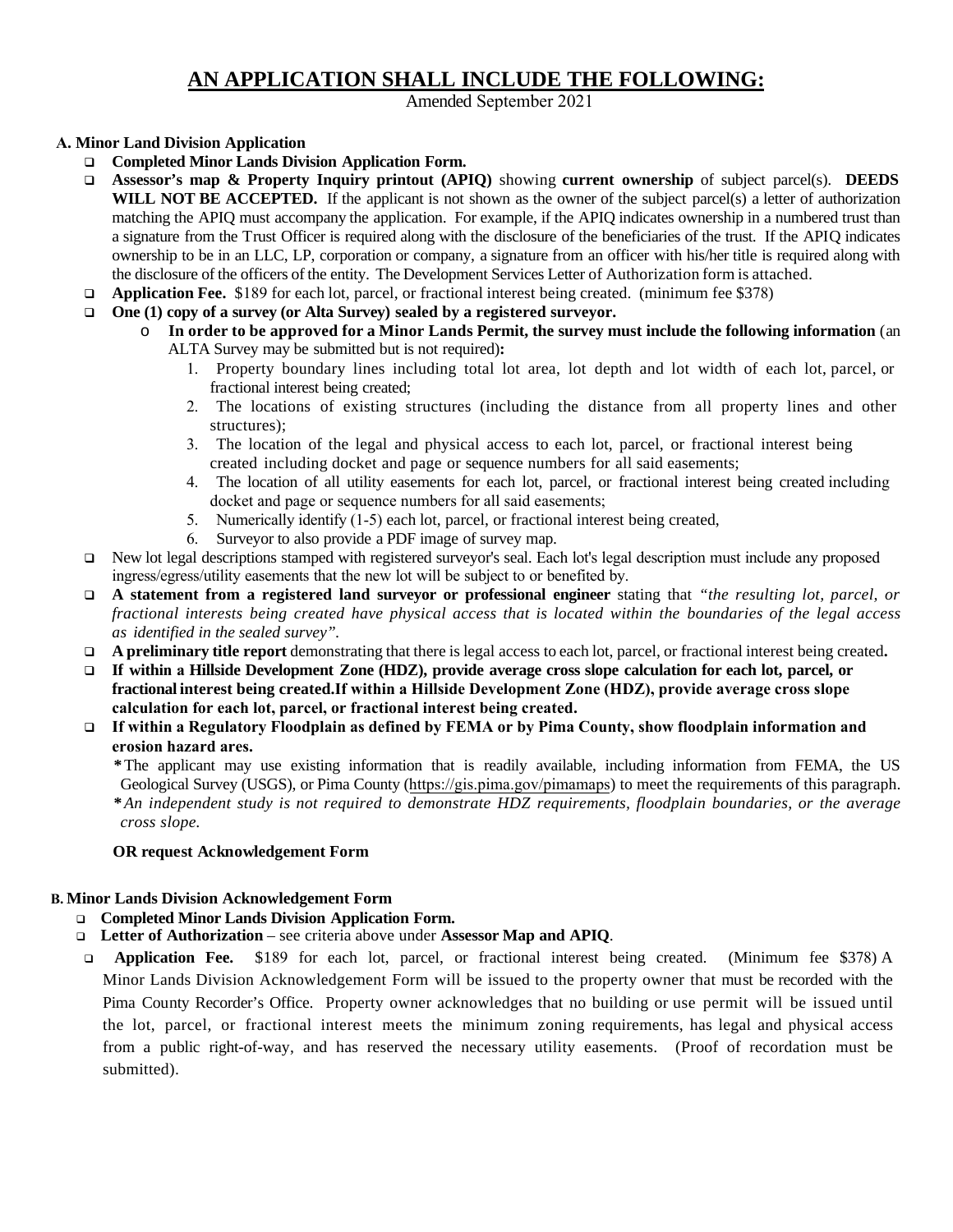

PIMA COUNTY DEVELOPMENT SERVICES DEPARTMENT 201 N Stone Avenue Tucson, AZ 85701

Director

Carla Blackwell Phone: (520) 724-9512

# **LETTER OF AUTHORIZATION**

As required by Arizona Revised Statues I hereby certify that I am the owner of the property referenced below and the party whose name is listed below is authorized to apply for a Rezoning/ Variance/ Minor Land Division – Lot Split/ Modification of Setback Requirement (circle one).

Property Address and/or Tax Code (Where permit is being applied for)

/ Authorized Agent PRINT/SIGNAUTRE Date

**AUTHORIZED BY:**

Property Owner(s) (Please Print) Date

Property Owner(s) (Signature) Date